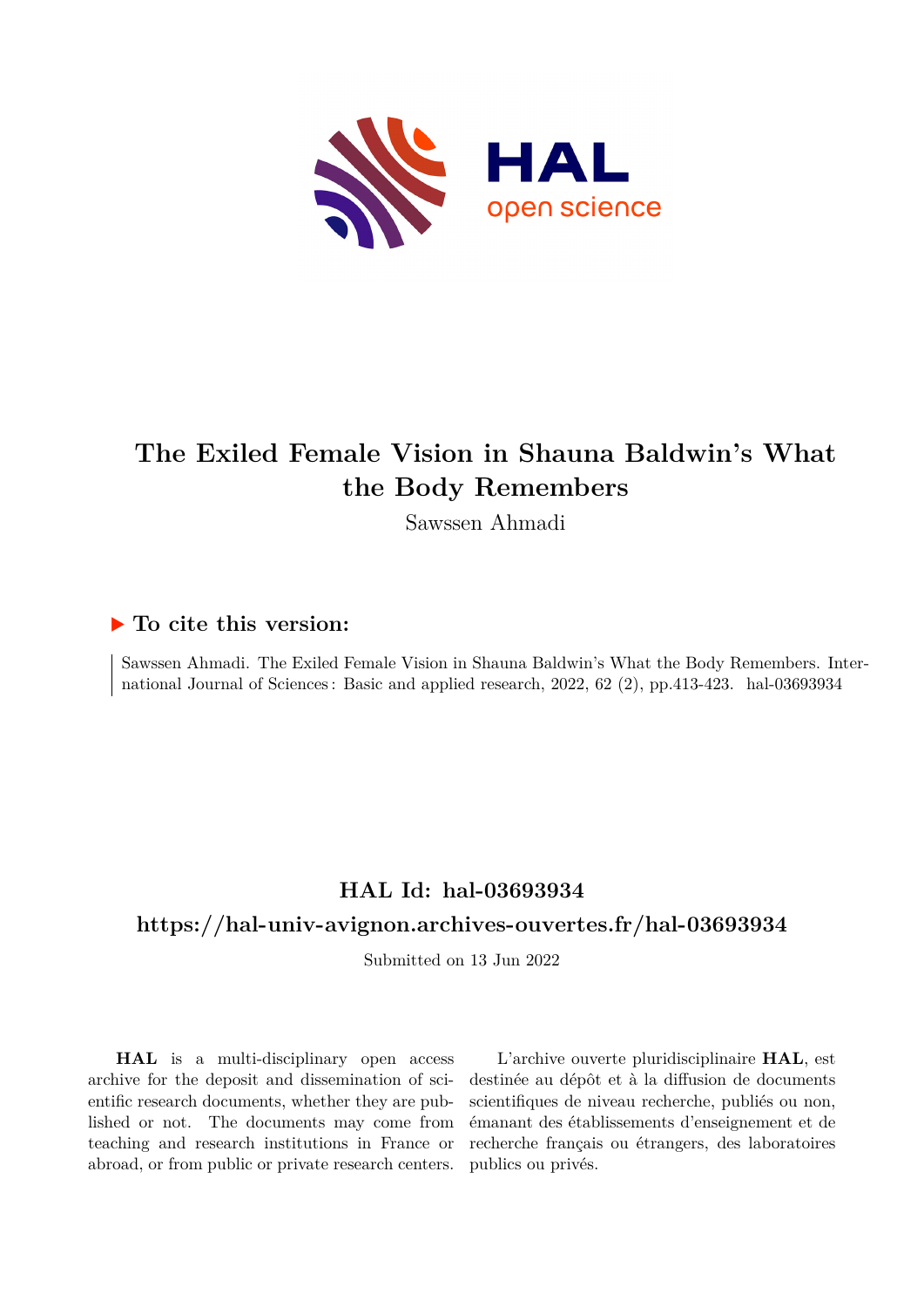

# **The Exiled Female Vision in Shauna Baldwin's** *What the Body Remembers*

---------------------------------------------------------------------------------------------------------------------------

Sawssen Ahmadi\*

 *Dr. Sawssen Ahmadi, University of Avignon, 74 Louis Pasteur, 84029 Avignon, France Email: [sawssen.ahmadi@yahoo.com](mailto:sawssen.ahmadi@yahoo.com)*

#### **Abstract**

This paper is a critical inquiry into Shauna Baldwin's postfeminist literary work, *What the Body Remembers*. How is the exiled female vision represented in this exilic novel? Does this diasporic vision reflect what the [Indian] body remembers ? This short overview highlights the "unhomely" sense of belonging of the female body in her homeland, India. Through an exiled vision, the Indo-Canadian writer, Baldwin conveys the voice of the silenced Indian woman and depicts the internal exile within which Indian women live as a third-space. This vision reveals that exile does not mean necessarily that the person is elsewhere outside her homeland. The sense of elsewhereness and exile can happen to a person or a group of persons even at their homeland.

*Keywords:* Diasporic literature; exiled vision; female body.

#### **1. Introduction**

Baldwin's postfeminist novel, *What the Body Remembers*, talks about strict Indian norms, governed by patriarchy, which marginalizes the Indian woman as if she were a stranger, or an immigrant minority, within her homeland. This novel, according to the critic Pragti Sobti, is a "revolt against the muffled silences of women at the triple level of dream, body and soul" [1:133]. Sobti's claim can be explained as an implicit reference to the complicity between the metaphoric and the real worlds of the Indian woman in an attempt to locate her dislocated identity.

------------------------------------------------------------------------

<sup>\*</sup> Corresponding author.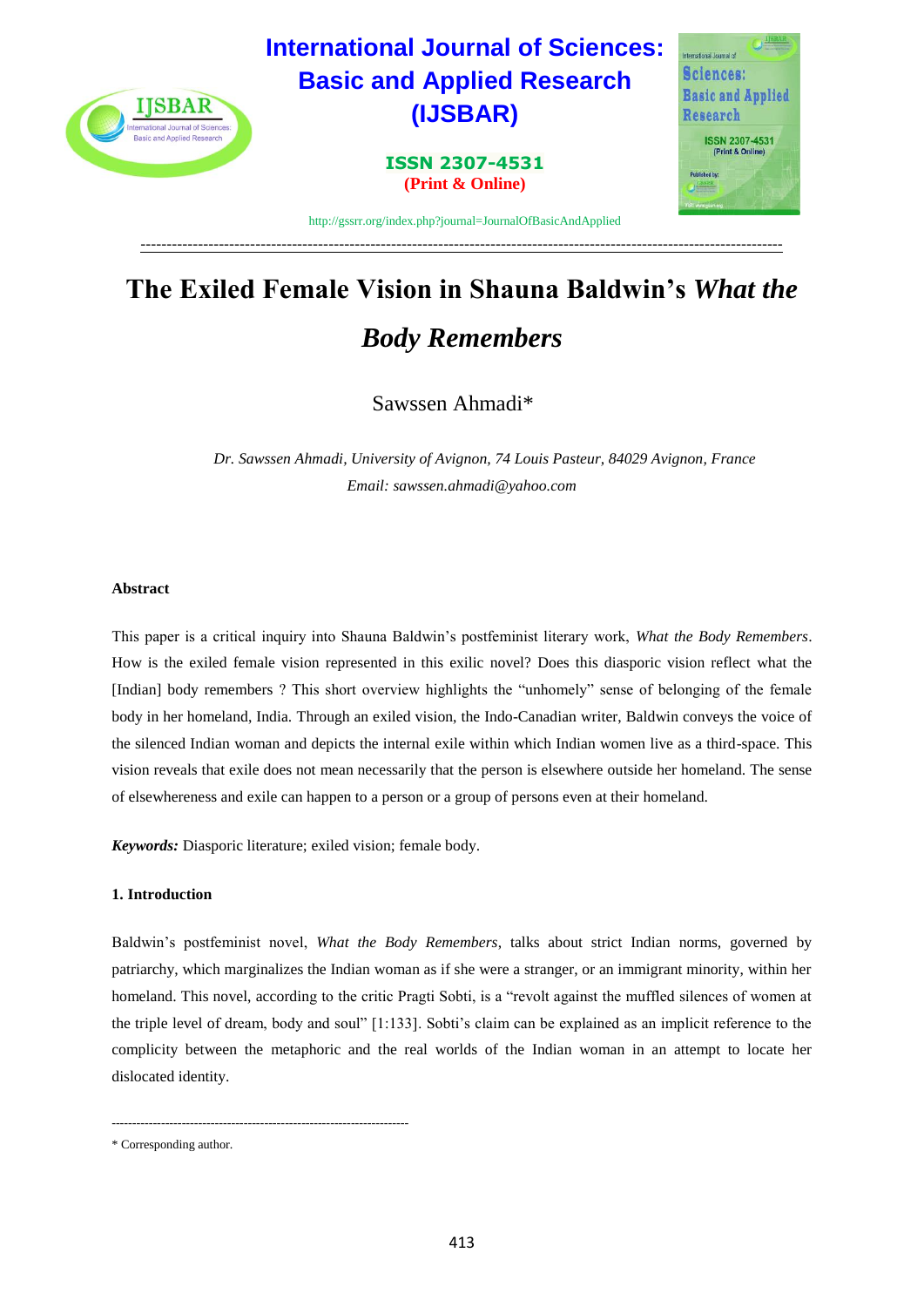The critic Susan Friedman describes Baldwin's work as a "historical novel set in the Punjab between the 1920s and 1940s. Its narrative is all about borders that both join and separate, borders that form the shifting national imaginary and frontiers of touch that are both tender and violent" [2:13]. By referring to Friedman's argument, one might agree with her about the novel's historicity, but one might underline the fact that it is a borderless narrative. According to the critic, Satpal Singh, "[a]s a feminist writer, Shauna Singh aims to explore woman's inner psyche, [her] inner or outer conflicts, and search for identity, identity of womanhood, national identity, cultural identity area and religious identity" [3:288]. Thus, Satpal Singh's argument underlines our identification of Shauna Bladwin's novel as a borderless novel; a narrative which seeks to cross the borders in order to address womanhood through the Indian stereotype. For the critic, Axelle Girard, "What the Body Remembers exposes woman as the paradigmatic incarnation of the post-colonial subject, a self divided between past/present, tradition/modernity, here/there" [4:49]. Girard's statement, however, restricts the scope of this novel by attributing a postcolonial identification to the female stereotype represented. Baldwin centralizes her focus on what happened in India during that period and oscillates between patriarchal and patriotic issues in tie with feminism. Through this paper, we seek to explore how, in Homi Bhabha's terms, "the encounter with identity occurs at the point at which something exceeds the frame of the image, it eludes the eye, evacuates the self as site of identity and autonomy and–most important–leaves a resistant trace, a stain of the subject, a sign of resistance" [5:49-50]. In other words, this paper aims to discuss the exiled metaphoric vision of the Indian woman who is struggling to locate her dislocated identity.

#### **2. Exilic Memories**

Baldwin condemns the Indian patriarchal system which allows men the right to marry more than one wife at the same time and to force them to be obedient. *What the Body Remembers* starts with the introduction of two female bodies/characters. Through these characters, the novelist reflects an exiled vision of what the Indian body remembers. The two women are married to the same man called, Sardarji. At the arrival of the new bride, Roop, at her husband's house, the first wife, Satya, invites her to spend the afternoon with her, in Satya's "side of the house" [6:4]. It might be called an implicit investigation more than an invitation. Satya's analysis of Roop's character, or let us call it an exiled vision, turns from the internal study of the latter to the external appearance and at this moment she discovers that her necklace is worn by this new wife. This is how she is described: "She wore it last to a party full of Europeans. Its brilliance and its weight had comforted her, compensation for her tongue-tied state; the European ladies ignored her once they found she spoke no English" [6:4]. Satya feels that the second wife has stolen a lot of things, such as her necklace, earrings and, most importantly, her husband. In this visual examination, there are two attacks directed at the patriarchal and the colonizing systems. The Indian patriarchal system is criticized for its hypocrisy towards women. This system compensates the wife for her "tongue-tied state", i.e., there is a possibility that if this wife breaks her verbal ties, she would be punished or deprived of these gifts and even her life. Concerning the criticism of the colonial system, it is manifested in the party full of European ladies who ignored Satya "once they found she spoke no English" in her home country, India. This Indian lady is ignored by foreigners who want her to speak their western language in her homeland. Thus, one can notice, through this exiled vision that this female character suffers from "unhomely" paradoxical feelings. This Indian woman is silenced in her homeland by Indian patriarchy and the Western colonizer; a double silence/an internal exile.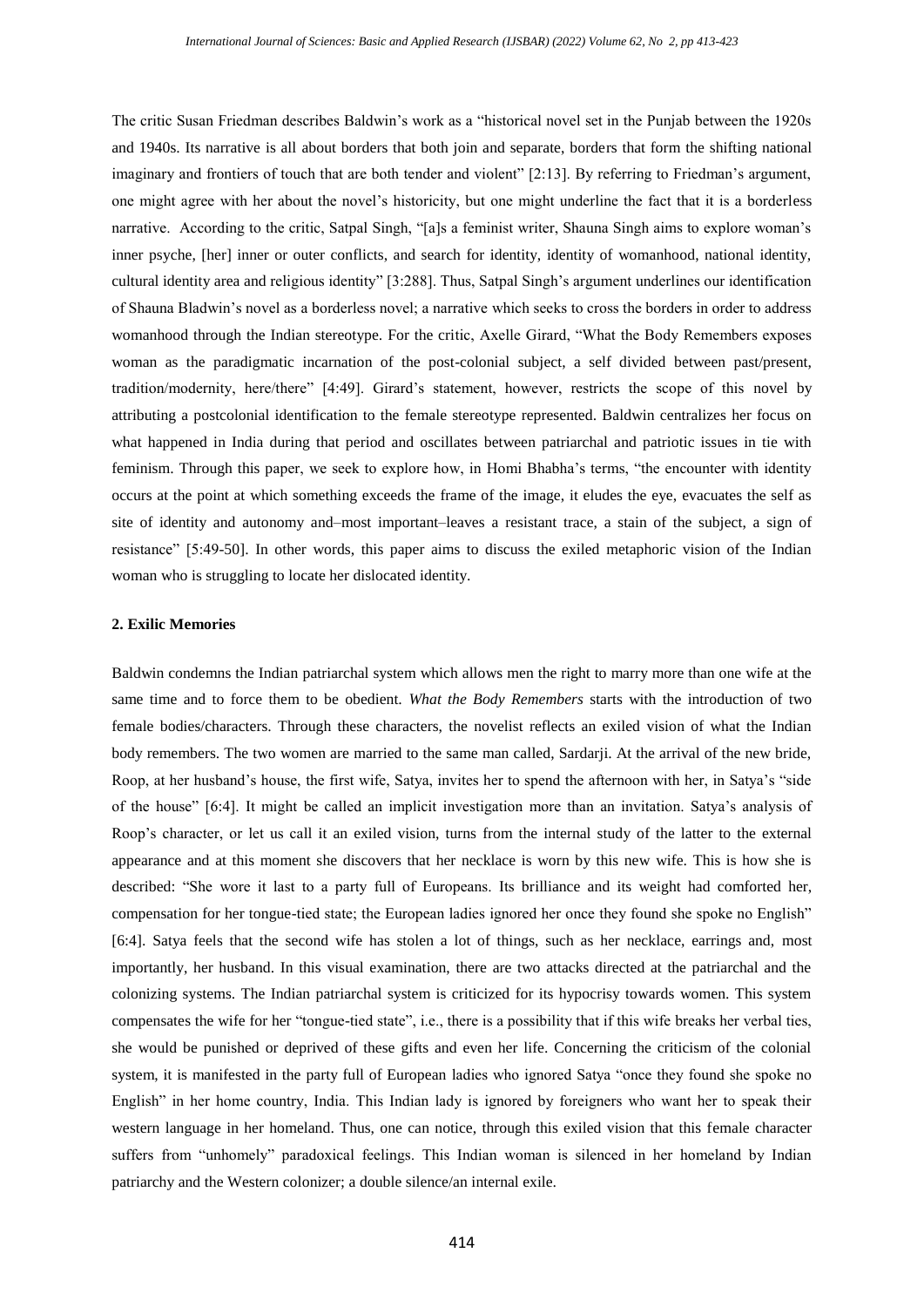The Indian patriarchy puts Satya in a jealous state. She invites Roop to spend the afternoon with her despite her hatred towards this new bride. Satya seems to be a rebellious wise woman, conversely to Roop. The problem is that this kind of woman finds herself obeying, reluctantly, the illogical patriarchal norms. For example, she accepts to look for a bride for her husband under the pressure of Sardarji's sister, Toshi, described as a "churnail" and "witch" [6:6]. In such a patriarchal society, the father is the best protector of his daughter [6:7]. Unfortunately, the luckless Satya's father lost his power because:

When the British turned land rights to paper, he could prove nothing. […] He lost the land [...]. In the end he locked himself in a room with all the British-supplied gin he could muster and drank himself to death. […] When he was gone, Satya's only brother sold the last of the land to buy a lorry and sent their mother, […], to live with a cousin […]. What a way to die: young, and for no reason. Not even a martyr's death, or a soldier's. [6:7]

Subsequently, Satya is a victim of her fate as an Indian woman as long as she is unable to bear children. She is the victim of some fake social values, claiming that a man has to be a father so that his children carry on the family's name. Furthermore, Satya's father and brother are victims of the colonizer's policies in exploiting the ignorance of this community at the time. Consequently, Satya finds herself without protection after her father's death and she has to accept Roop as the second wife of her husband, Sardarji.

Undoubtedly, Sardarji "chooses Roop over Satya, chooses to take Roop to Lahore. Roop will listen to him admiringly, carefully, her eyes upon his mouth […], while Satya has never lowered her eyes before him and carries herself far too confidently" [6:286-87]. This man selects the silent, obedient wife and gets rid of the trouble-maker, Satya. This is a stereotypical image of Indian patriarchy which prefers the subordinate woman. This exiled vision was the transition from the expository part of the novel about these two female characters to more details about Roop's life before her marriage and her coming to this house.

The introduction of Roop's family members takes the reader from 1937 back to 1928, when Roop was still a child and her mother still alive. The reader travels through Roop's past memories and exiled vision to learn about the treatment of Indian female body. Inside this family, one can discover a lot of shocking truths about the Indian mentality/patriarchy. The following quotation is about the attitude of Nani, Roop's grandmother, to Papaji who is her son-in-law, when he decided to take Roop's mother to see what they call "hakim":

Papaji says, he is going to take Mama to Lahore to see an English-medicine doctor at Mayo Hospital because all the local hakims are unable to help her. […] But Nani stands rigid in the doorway. […], she has heard Papaji. Covering her head respectfully but firmly, she tells Papaji right to his face, "No, she will not go. Am I dead that you have to take her to the hospital and show her body to strange men? Is it not bad enough that my granddaughter […] is nine years old and still goes about unveiled so every sweeper knows the colour of her skin? You are not a small man, you are the lambardar. You must set a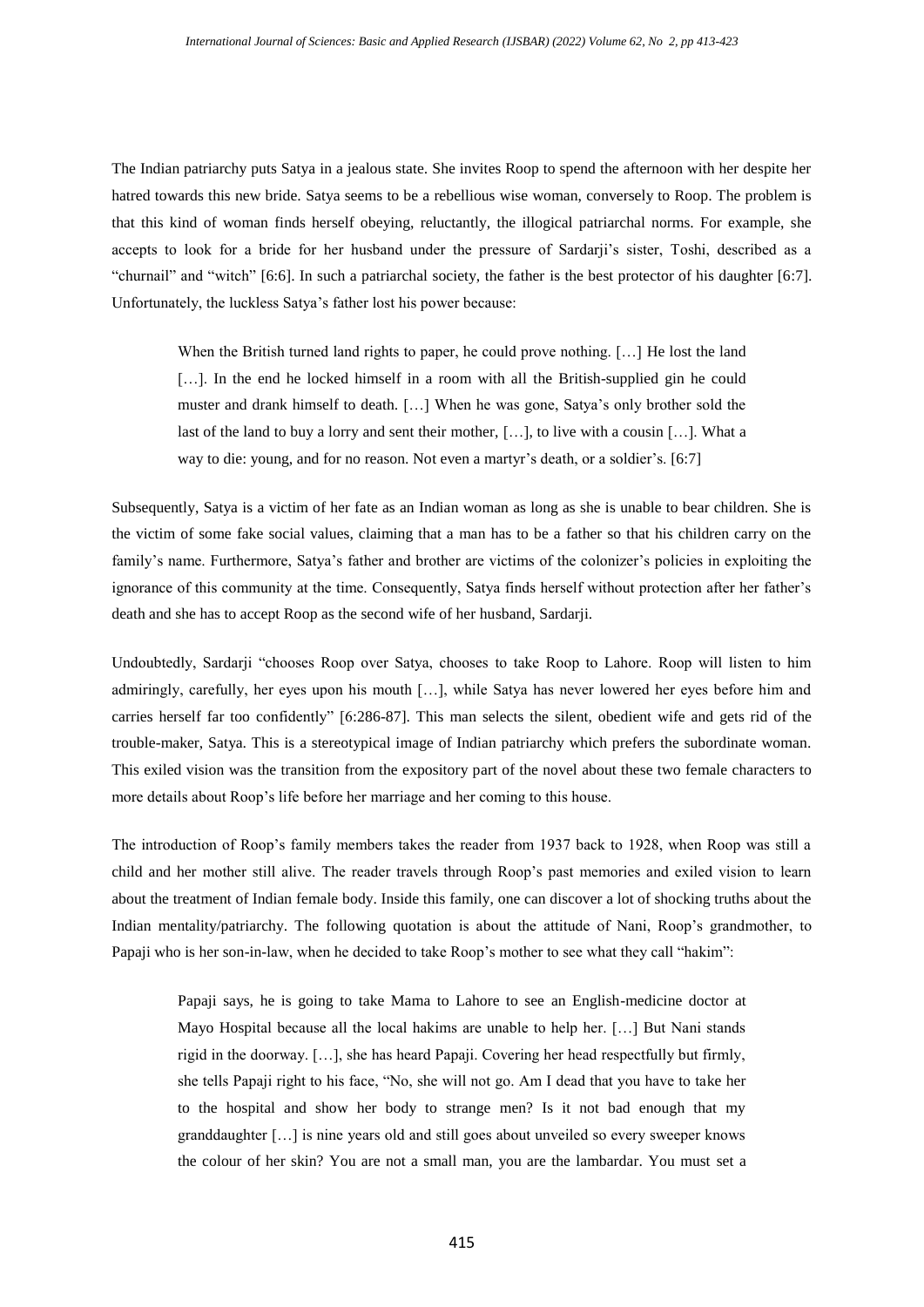good example. My daughter will stay here and bring this house another son." [6:28]

In a stubborn manner, the grandmother refused the idea of taking her daughter to "an English-medicine doctor" so that her body would not be shown to "strange men". Nani's words and mentality reveals what the critic, Axelle Girard calls a "sexual partition of space":

The sexual partition of space one may decipher in *What the Body Remembers* reveals some sort of trans-cultural reality: Aristotle's polis–public space–was already revolving around a sexually divided space, separating men from women. Thus one may easily understand that: "The freedom achieved outside the domestic enclosure was purchased at the risk of ostracism, or at best marginalisation while paradoxically a central position in society–as a wife or mother–could be granted to only those who submitted to the collective feminine code of conformity which erased the individual self". [4:9]

By referring to Girard, one can observe that it is not a question of "sexual partition of space, it is rather an attempt to erase the individual self of Indian women. Roop's mother is not only submitting to the collective Indian feminine code, which is imposed on her, but also, she has never been represented as an active woman. She is an Indian woman who is deprived not only of her freedom, but also her individual identity. She is introduced as a pregnant woman who dies before giving birth to her baby, metaphorically, she carries the burden of strict Indian norms which cause her death then. She represents the Indian woman struggling with an erased exiled self. In Nani's words stated above, she observes that her granddaughter, called Madani, was still unveiled and this was not good at all for her son-in-law's reputation as a "lambardar"<sup>a</sup>. Unluckily, this old woman considers that "setting a good example" in their society is more important than her daughter's life and her granddaughter's freedom as a child of only nine years. She was also expecting the birth of a "son" confidently and not a daughter. This grandmother is an icon of the obstinate and severe Indian who is tied to his/her customs. She convinced the father, not to take Roop's mother to the hospital. This is an indication of the triumph of such marginalizing norms of this patriarchal community. Roop remembers that when her sister Madani "begins to bleed", women in their house started claiming the following: " 'The child is a woman and is no longer to be kept in our trust. Find a family, find a boy' " [6:83]. According to these women, every grown up little girl must get married as soon as possible. This is exactly what happened, the girl was married at an early age. In other words, they search for suitable husbands for their girls who are still children, not even adolescents, and once they marry, they will be treated in a similar way to the dead mother of Roop. Even before her death, the grandmother advised Roop and Madani in the following way, "Listen and obey your father" [6:63]. She calls for the obedience of women to men encouraging them to behave like any Indian domestic angel in the house. Through an exiled vision, Baldwin shows that Indian women help the Indian patriarchal system to dominate them and to make them invisible angels in their husbands' houses. The Indian mentality that privileges a patriarchal hegemony, which is supported by Indian women, teaches Indian girls about the significance of marriage over education. This is the case of Roop who "puts her book away; reading is for defeated girls, girls who can't be married" [6:105]. The following quotation depicts Roop's happiness when she learns that she is

**.** 

<sup>&</sup>lt;sup>a</sup> "Lambardar" is a Hindi word that refers to a "village head or a peasant registered on the tax collector's roll" [4:65].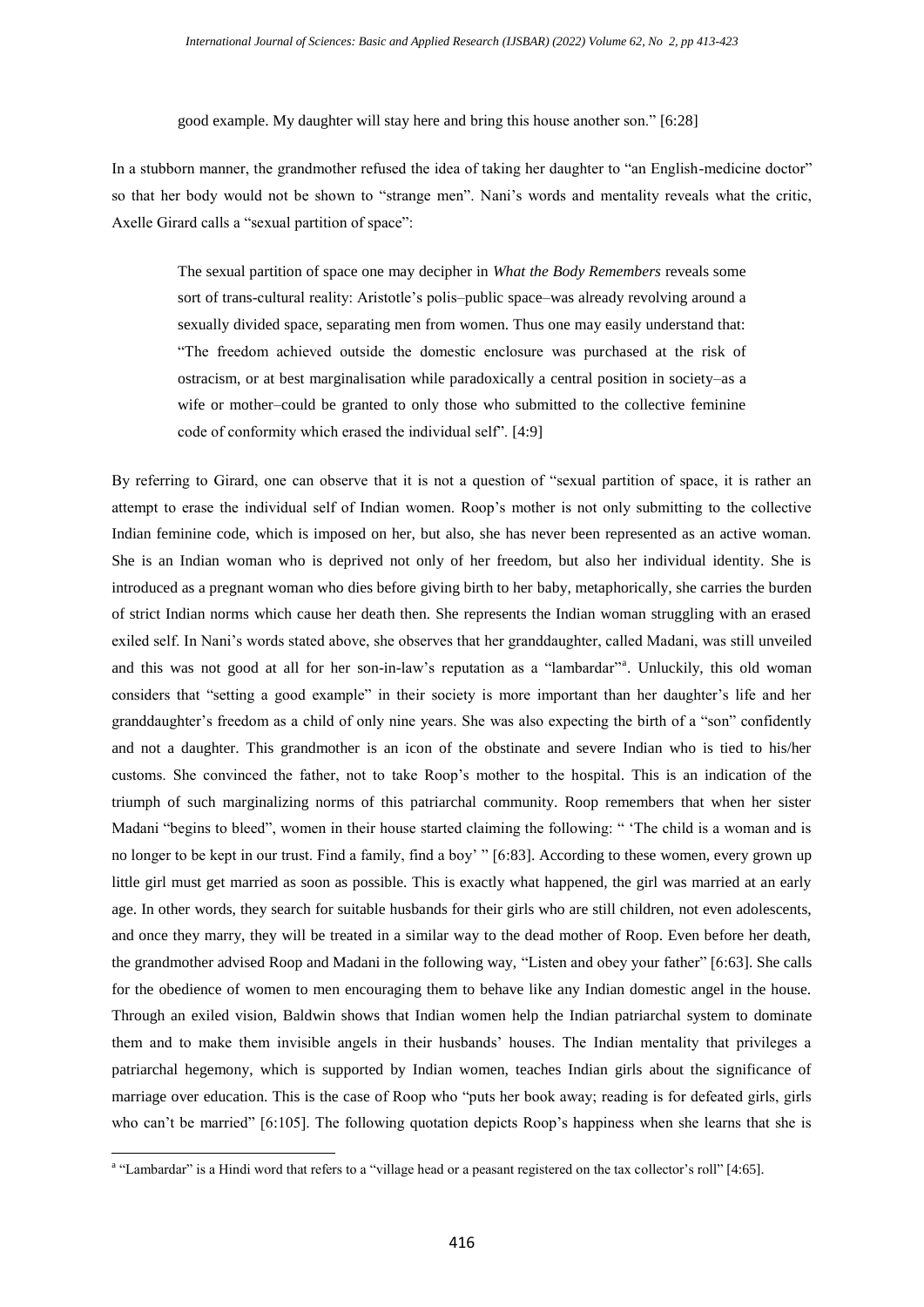going to get married:

 $\overline{\phantom{a}}$ 

to have a family ask for her before she turns seventeen and people in the village start their chattering. And to Sardar Kushal Singh's brother-in-law! Sardarji, a jagirdar, lord of any number of villages the size of Pari Darvaza. She is saved, saved from living the rest of her days in Pari Darvaza like her mama, saved from being a guest like Revati Bhua in Papaji's home forever. [6:110]

Roop's monologue as a young girl reflects the ambition of many young Indian girls who think that marriage will save them from others' criticism. They are trapped by such exilic visions and rituals that lead to their treatment as slaves by patriarchy. As a new bride, Roop is convinced that her husband "is a man of power, a man in control, a man who can make a woman's life easy" [6:125]. Later on she finds out the brutal truth of the institution of marriage in India.

Roop's father is a Sikh<sup>b</sup> and is called Bachan Singh. Baldwin mentions frequently the physical signs of Sikhism such as "turbans", "daggers" and "long hair," that are understood by Sikh families to be signs of cultural and religious purity. About these physical signs of Sikhism, the critics, Cuder-Domínguez, Martín Lucas and Villegas-López, state that "they mark the Sikh male body as visibly 'different,' whether in India or in North America as the markers of Sikh masculinity, and essential elements of their identities" [7:36]. As a matter of fact, *What the Body Remembers* approaches the significance of Sikhism in further detail through the male character of Bachan Singh. In the following quotation, Bachan Singh tells his family how his father made him a Sikh:

I was made a Sikh by my father. […] My papaji, your dada, had taken three wives and still found himself without a son. So he went to a very wise holy man, a sant […]. The sant told him he must take a bachan before the Guru Granth Sahib, and so my Papaji gave his word in the presence of the Guru, that if he was blessed with a son, he would make me a Sikh and call me Bachan. [6:42]

One can observe the importance of religion in Indians' lives. Religion determines their identities as individuals. This man's last name, "Singh", which is a Sikh name strengthens the fact, indicating that their religious belief identifies and determines their personal-social-cultural identities. The next quotation reveals Bachan Singh's orders directed to all the people living in his house to practice Sikhism:

"No more Hindu superstitions and ceremonies–you study Guru Granth Sahib's c words [...], no Hindu ceremonies, no Aarti, no Sandhya, no offerings to that tulsi<sup>d</sup> tree on the

<sup>&</sup>lt;sup>b</sup> "Sikh" is another Hindi word. It refers to "a follower of the Sikh religion. Sikhism is a strict monotheism, opposed to the worship of icons and rejecting the caste system. Its main temple is the Gold Temple in Amritsar. It was founded in Punjab in the  $16<sup>th</sup>$  century by Guru Nanak (1469-1539), who had nine successors, the last one, Guru Gobind Singh (1666-1708), founded a military fraternity, the Khalsa, to resist Mughal persecutions" [4:72].

c "Guru Granth Sahib" is a Hindi word. It refers to a "holy book of the Sikh religion, also called Adi Granth. Written in Punjabi and *Gurmukhi* script, it is a collection of hymns in praise of God" [4:61].

d "Tulsi" is a Hindi term. It refers to a "holy basil of Hinduism, *Ocymum sanctus*, worshipped as a symbol of Goddess *Tulsi Mata*. As sacred as Ganges water, it sanctifies food and is used in medicine" [4:74].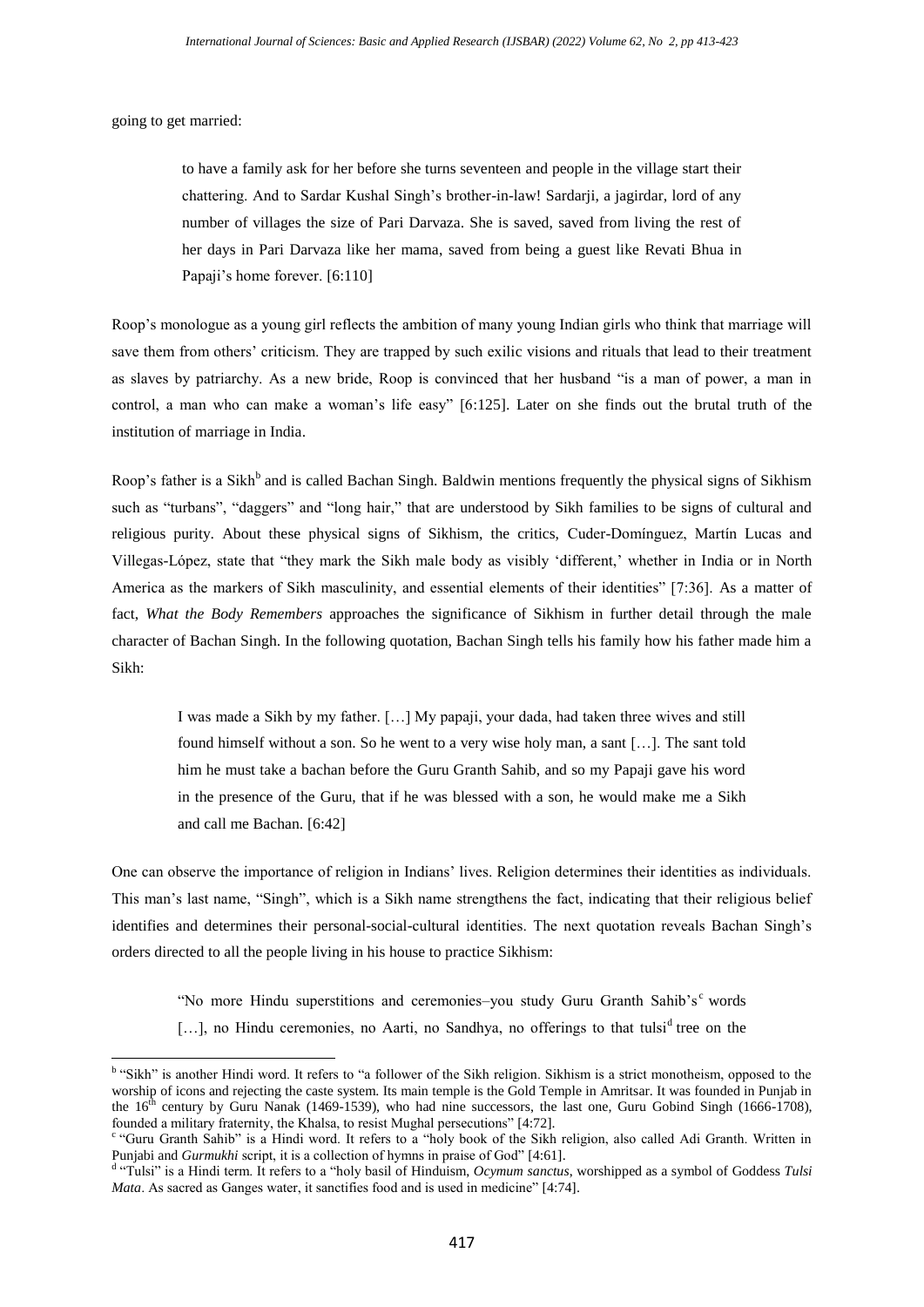terrace. I don't want to hear a single bell–understand? Gujri, no more Muslim meat is to enter this house, not even if Abu Ibrahim sends goat meat he slaughters for our labourers at Sadqa, the Guru forbids killing animals slowly and painfully. […] Three days of reading the Guru's words should purify this house and bring us back to mindfulness." [6:42-43]

Bachan Singh imposes Sikhism on his family members and even on their female servant, called Gujri. In an extremist manner, he forbids the practice of other religions. Through the exiled vision of the female characters, one can observe a dramatic alteration from the discrimination between genders to religious segregation between Indians.

Indian identity could be identified through the religious belief of every individual. It seems that what unites the Indian people might be the feature of extremism in their religious practices. This religious extremism causes the violent partition of India as a country and the partition of many female bodies at the time. Roop takes the reader through her exiled vision to an incident that happened in the past to give an example of such religious extremism. The protagonist of this episode is a young Muslim girl called Huma:

When Huma asked for water once before, Roop remembers, Gujri placed it before Huma on the ground […] Huma picked it up, but Gujri's hand and Huma's never touched. […]

"Don't you tell Nani," Madani orders Roop. "She'll say it's my fault because I didn't keep Huma outside". […]

"Bring cow's urine," suggests Revati Bhua […] "It has great power. Just one drop can purify the whole rasoi." So sacred is a cow. [6:60]

Huma, who is a Muslim girl, came to play with the Sikh, Madani, who is Roop's sister. When Huma asked for water, the female servant Gujri and Madani were reluctant to allow her to enter the house. Gujri placed the water before Huma on the ground to avoid touching her hand, while Madani was ordering Roop to keep this secret untold. The critic, Susan Friedman explains this "untouchability" as follows:

Touch, physical contact of body to body, is central to this migration narrative. For example, Baldwin highlights the complex play of touch with caste, religion, and migration in foregrounding the story of Roop's friendship with Huma in the village before the girls leave their families, where they are considered mere "guests", to migrate into their "real homes" of their future husbands. Roop is a Sikh, and her best friend Huma is a Muslim. The girls are inseparable until one day, in the heat of their game, Huma unthinkingly follows Roop into her house, only to be met by shrieks from Roop's aunt: "You shameless girl .... Chi! Dirty girl. Don't you let your shadow come near!" (59). As a combination of Islam and Hinduism, Sikhism does not officially recognize caste, but in reality, the narrator informs us, Sikhs shared with Hindus the belief that the ancestors of Muslims in India were Untouchable converts who opted for Islam with the invasion of the Moguls in the sixteenth century as a way of escaping their outcast status. After Huma's expulsion from the house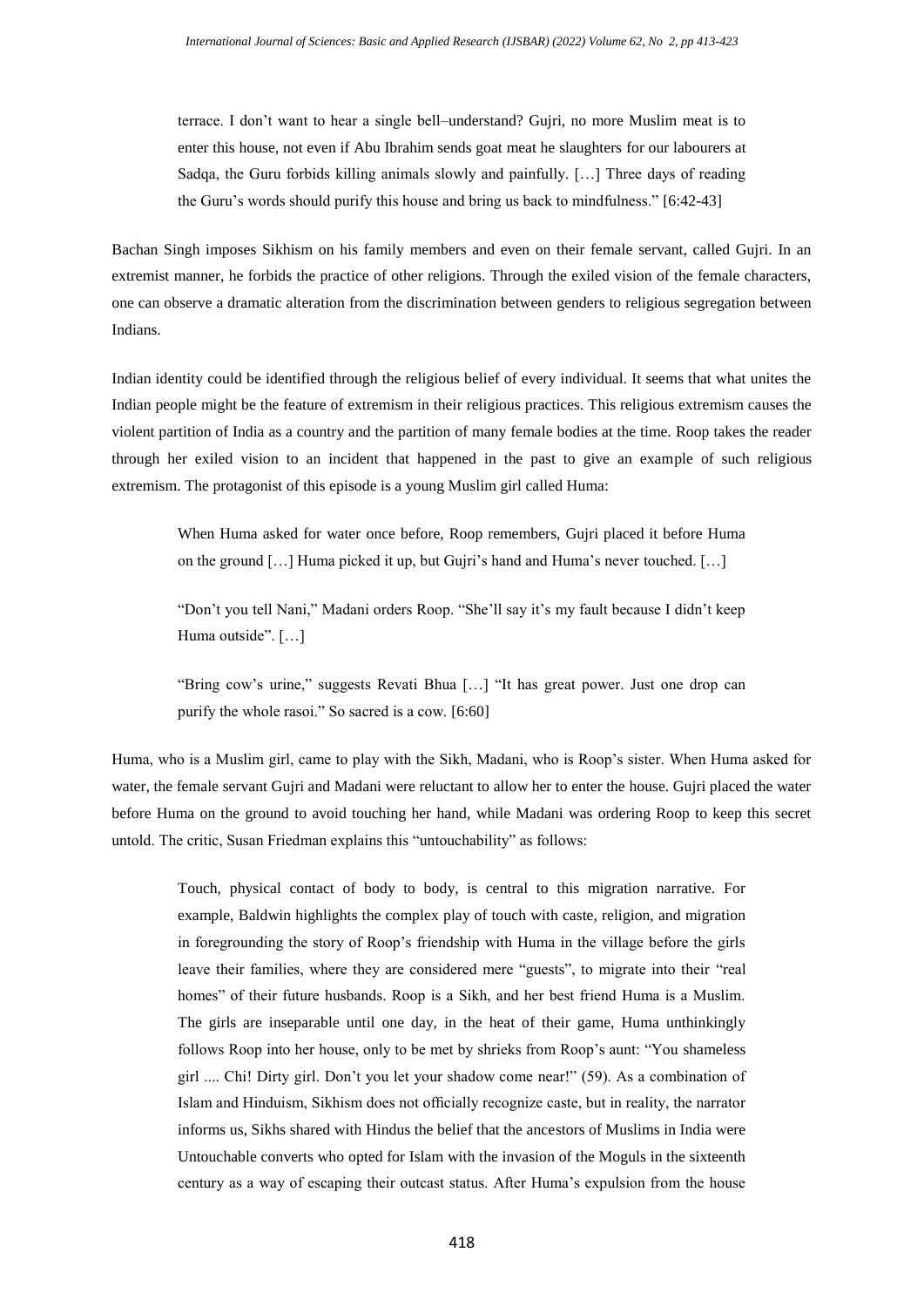of her friend, the house must be purified from the results of her touch. Never again do the girls play together. Their migration from their childhood homes into the faraway families of their husbands reinforces a separation that began in the village with the laws of pollution and touch. Their fleeting reunion just before and during the bloody events of Partition emphasizes the borders that sever connections between individuals and communities. [2:14]

According to Friedman's reading of the female characters in *What the Body Remembers*, Indian women are considered as diasporic migrants who migrate from the father's home to the husband's. The religious segregation exercised against Huma, manifested through the expulsion of this girl from her friend's house, reveals an intra-national Indian racism and separatism based on "untouchability". After having expulsed Huma, the cousin of Roop's father, Revati Bhua, found "an effective" solution to clean up and purify their house from this Muslim girl's traces with the sacred "cow's urine". This attitude and such agitation signal an uncanny extremism. How could it be possible to believe that an animal's urine is sacred and is suitable to clean up a house. How could people having the same identity disdain one another just because of their religious belonging. Baldwin's exiled vision shows, thus, that racism and segregation can exist within the same nation between people sharing the same national identity. The religious division of these people leads them to practice an intranational racism and discrimination. The reaction of Roop's father concerning what his family members did with the girl, Huma, appears to be surprising. He blames Gujri for her gesture against Huma when she avoided touching her hand. He reminds her of the Indian activist and leader of the Indian independence movement against British rule, Mahatma Gandhi's<sup>e</sup> speech:

Papaji says there is "no need" for the cow's urine or Ganga water or any purification ceremony […]. Sikhs must not practice untouchability […]. Gandhiji says people of no caste are just as clean as higher-ups. […] Even Roop knows Papaji is stretching the truth, for Jeevan said once that Mahatma Gandhi only began preaching against untouchability once he found out how it felt to be treated like an untouchable [6:61] .

The extremist practices of this ethno-religious group have a name, which is "purification ceremony". Even their religious segregation is called the practice of "untouchability". Roop is an attentive girl, who listens very well to her family tales, and repeats them in her exiled vision/memory and this is exactly "what the body remembers". The father's telling of historical facts from his point of view about Gandhi and untouchability proves that their history is told by men.

#### **3. Identification of an Erased Self**

**.** 

Satya's exiled vision and memories have been awakened during her attempt to study her husband's second wife, Roop, just after her first arrival at their shared house. She asks herself about the reason behind this young girl's

<sup>e</sup> Gandhi, Mohandas Karamchand (1869-1948), "known as Mahatma Gandhi, leader of India's struggle for independence. A lawyer, he developed the theory of ahimsa, non-violence, and preached for secularism. Although he pleaded for the harmonious coexistence of different castes, classes and religious communities, he was unable to prevent the Partition of British India and the founding of a separate Muslim state wanted by Mohammed Ali Jinnah and the Muslim League." [4:59]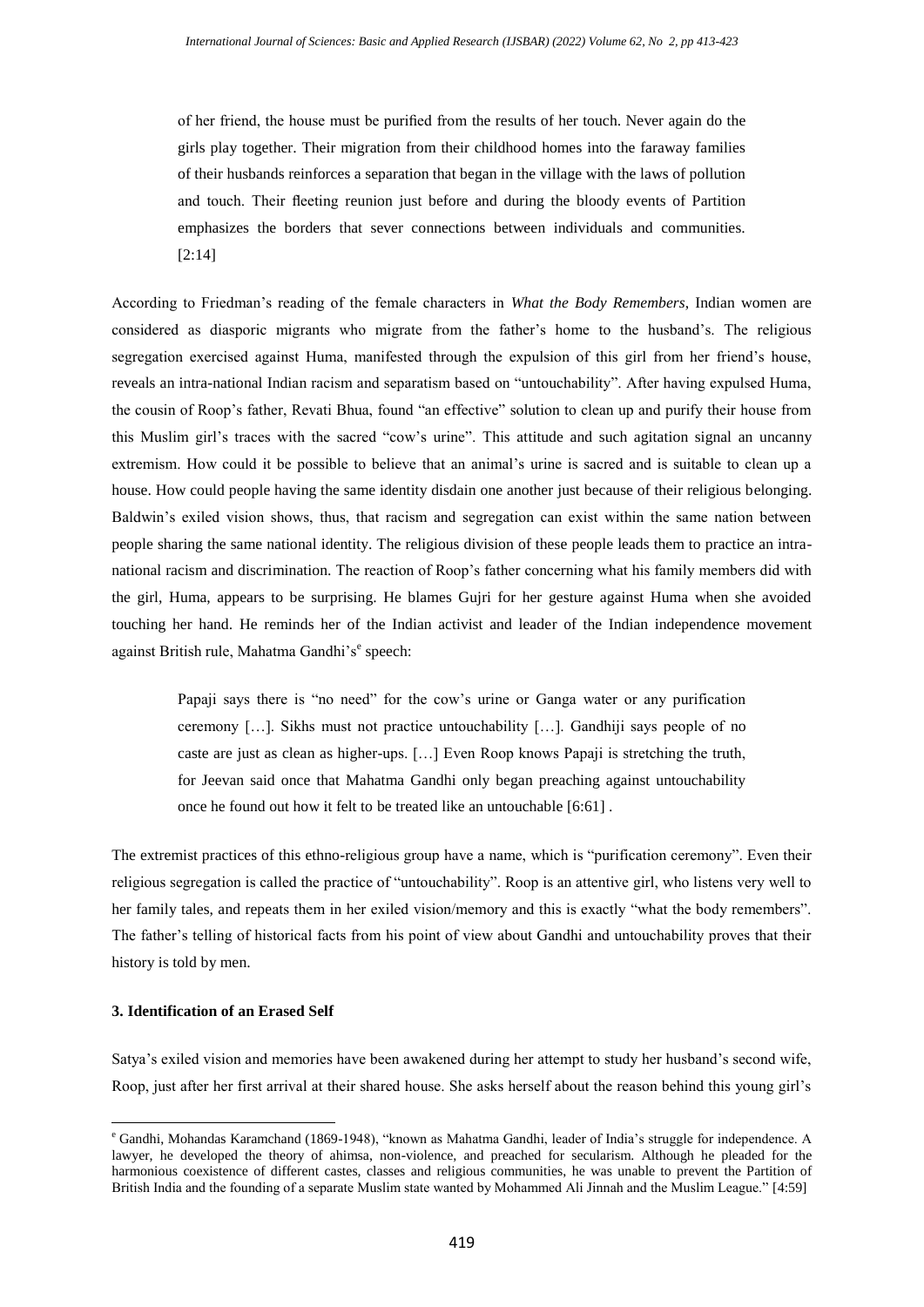marriage to "a man so much her senior? Twenty-five years. There must be something wrong with her–or wrong with her family […] Roop has no mother–that must be why she is so trusting. A mother would have taught her to beware of other women, especially of first wives" [6:13-14]. Satya's exiled vision supposes that there is something missing in this girl's education to be unafraid of her as an antagonist. Then, she learns that Roop is a mother-less girl, in other words, she is without protection. One can suppose that the image of the mother is a metaphorical reference to the sense of belonging and homeland, Roop's case makes her appear as a stateless orphan without protection and this is exactly the situation of the Indian-female body because of Indian patriarchy.

Roop's mother was totally silenced by the Indian patriarchal system. This character had been raised to be a voiceless woman allowing the Indian rituals to speak instead of her. This poor woman was very sick before her childbirth and as it was argued previously, the setting of a "good example" by not taking her to an English doctor, is more important than the health and life of this woman as well as thousands like her. The following paragraph describes the treatment given to this woman at home by sponging her down:

With cloths dipped in cold water from the Hindu well, trying to reduce her fever. By noon, she calls Papaji, who sends a field labourer running to nearby Sohawa, for that village's best hakim. He comes, a gnarled bandy-legged man armed with the heirloom herbs his family has grafted and watered over centuries, spells against djinns, and juniper branches he places carefully in the centre of the courtyard and lights so Mama can inhale their healing smoke. He dances round the smouldering fire calling all the fairies around Pari Darvaza to take pity and make her well. But Mama grows hotter than the relentless afternoon. [6:34]

They brought to this woman a "hakim" who acts like a witch doctor more than a person able to save the life of a mother and her baby. Indian "doctors" inherit "herbs" over centuries. The fiery juniper branches and the dancing of this "hakim" with his uncanny manner of healing worsens the health of Roop's mother. Also, he is a figure of patriarchy. This female victim of such rituals dies just a few days after giving birth to her new-born baby. The baby dies like his mother because he has been tortured enough in his mother's womb, before coming to a community which exercises over its women such exotic practices. The death of Roop's mother signifies the ending of her role in the plot development before it ever begins. The voiceless nature of this woman during her life will certainly influence the character of her daughter, Roop, who could become a silent and obedient wife in the future like her mother. This girl has lost her mother at an early age which means she has lost the opportunity to be educated by her first teacher. The motherhood of Roop's mother is ended by patriarchy which deprives Roop, as well, of her feelings of motherhood.

Roop's loss of her mother's presence affects her greatly. From time to time she retreats into a circle of internal exile marked by her "thoughts that fill with other places today?" [6:54]. In spite of the internalized sorrowful memories and the endless questions, she wants to dream about a better future by marrying a good man. Poor Roop has experienced a childhood marked by the absence of her mother's affection and during her adolescence she is married as a second wife. Once she becomes a mother, she is dispossessed of her motherhood because her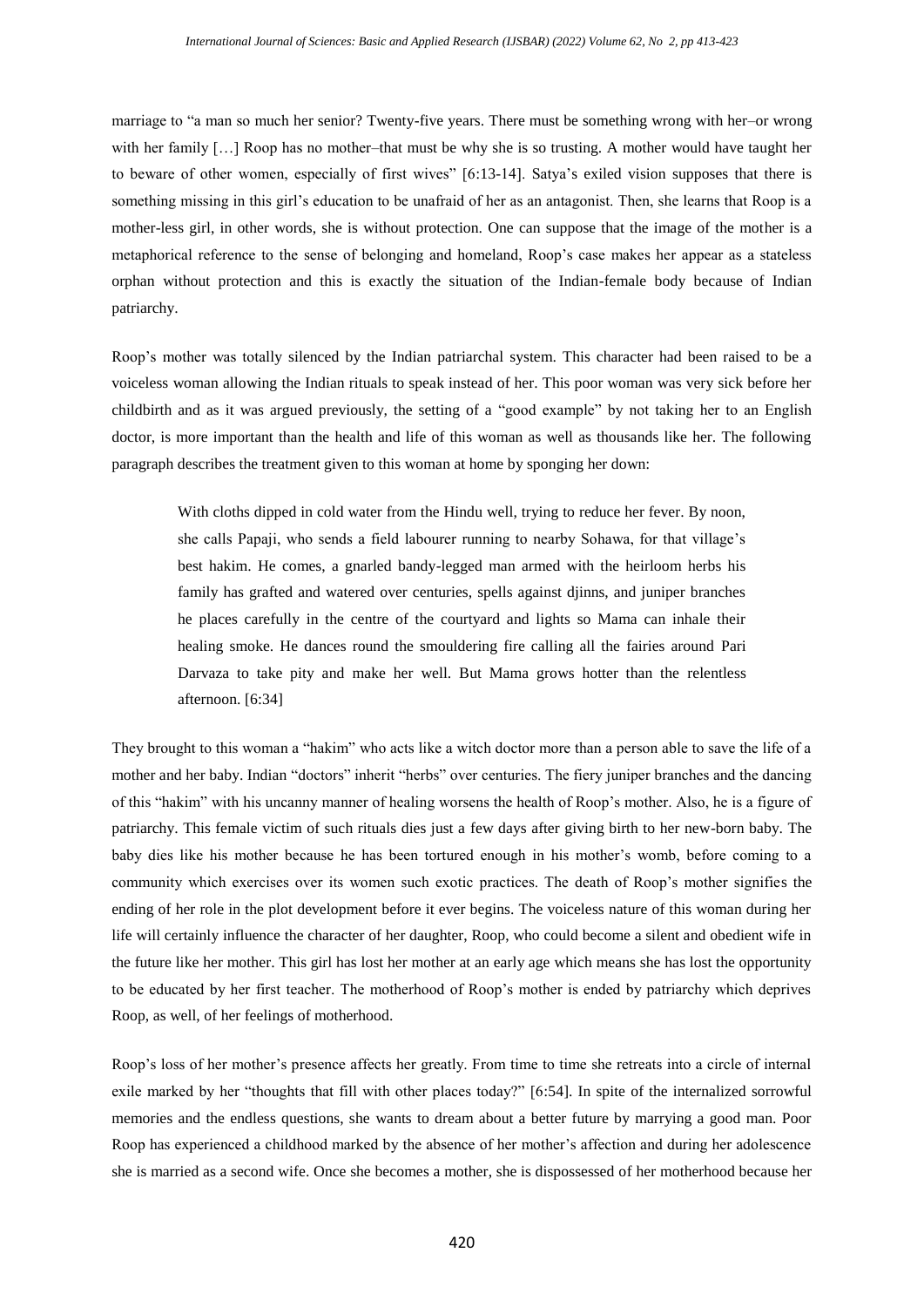husband orders her to give her first baby to the childless Satya. Consequently, Roop "came to mean mother-ness without child-ness and yes-ness without no-ness, like a word reversing meaning as it passes from mouth to mouth" [6:190]. This patriarchal injustice does not only absorb her transgression but puts her in a pitiful situation.

Roop is no immigrant, yet she is invisible and her motherhood is raped by patriarchy in her homeland. In the following quotation Roop tries to make her daughter Pavan look at her:

Pavan looks away. "Please, baby, aa ja, ni, take a step in my direction. I am your mother, know me, love me." […]

Pavan must be taught a lesson only a blood mother can teach. She must be taught to lower her eyes and hide this weakness, this defect. Or all of them–Roop, Pavan and Timcu–all of them can be sent home to Papaji. […] A lake of fear that will stretch and lengthen between Roop and little Pavan, the way it does with any woman who enlightens her daughter early, for-her-own-good. [6:228-32]

There is a lack of communication and distance between Roop and her daughter, who was given to Satya. It seems that Roop's daughter, Pavan has a problem or defect in her eyes, so her mother Roop thinks that she will be sent away with her children. There is usually this fear of being sent back to her father's home. Indian women are like some exiled immigrants, they live with a fear of being expulsed from the house of the husband. They choose invisibility and silence by submitting to their husbands; so, they are doubly exiled. Later on, Roop goes to her cousin's wedding and stays in her father's home because of Sardarji's decision to give her two children to his first wife. The following quotation shows the stance of Roop's father regarding his daughter's decision:

> "Beti." He assumes an explaining tone, calling her daughter. "You should go back to him [...], but you are staying too long; we will all be disgraced. Go back, before the eyes of the world are turned upon us, before men in the village council begin raising questions about you. No one in Pari Darvaza saw you married; if you return, they will say it was a lie, that you were some man's concubine. People remember only what their eyes have seen […], and everyone in Pari Darvaza will say you are here without Sardarji's permission". [6:260]

Roop's father does not worry about his daughter's health, happiness and what her body remembers/suffers. He rather worries about what people can see, say and remember. Roop is a victim of her husband, father and the dominant patriarchal system. Even when Indian women dare to go beyond the barriers of invisibility within the institution of marriage, they find themselves, like Roop, displaced at the borderlines of an internal exile imposed by patriarchy. Roop's following monologue is one of the proofs of her exiled vision:

"No, no! Papaji loves me, he cares only for my reputation." […] "How can my own Papaji have any doubt that I have been wronged? Any question that I was in danger? […] Can Papaji not see, see even from the corner of his eye, that I was pressed beyond endurance?"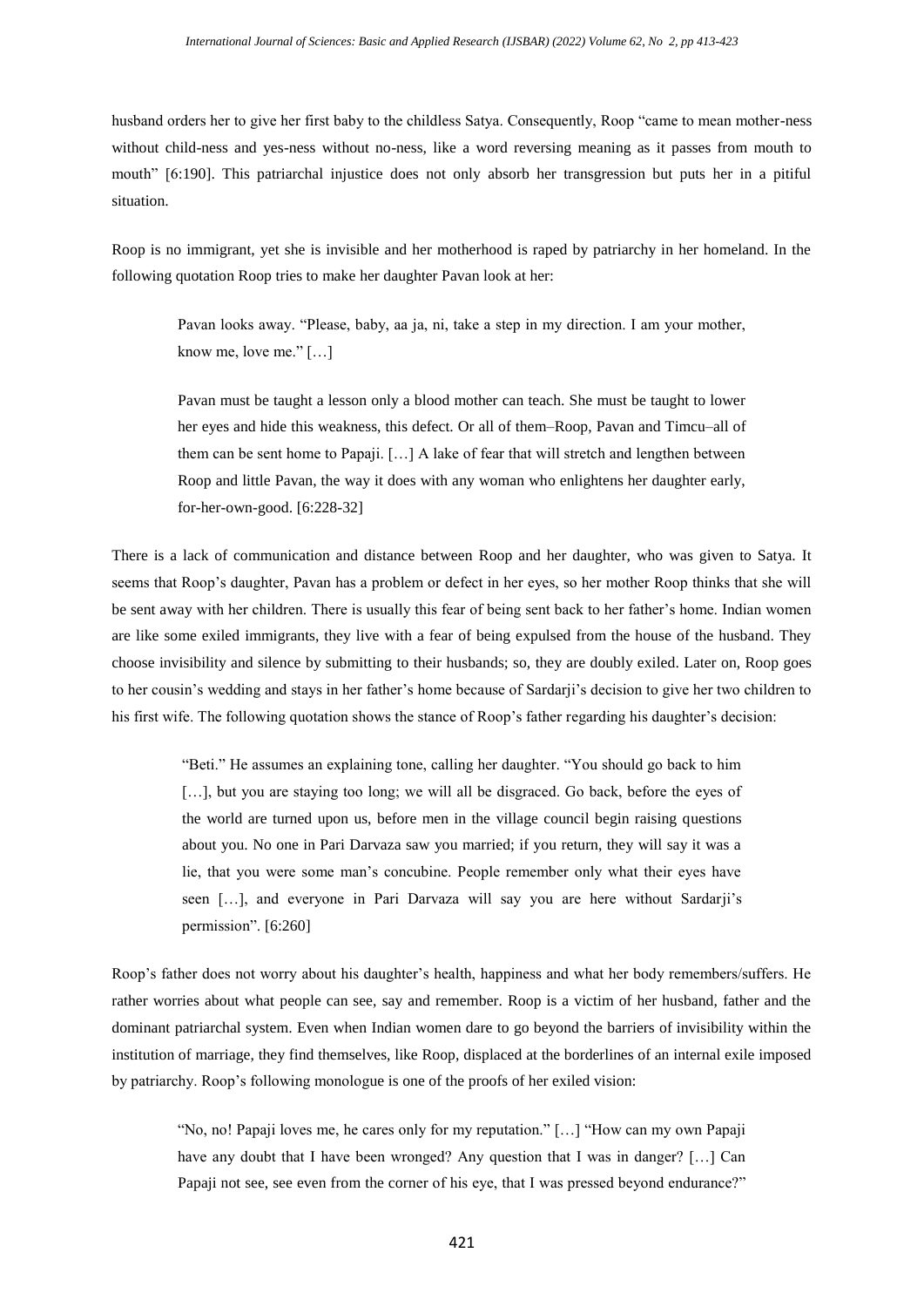[...] And Roop understands now, [...] Papaji will not protect her. His duty to Roop ended the day of her marriage, but his duty to Jeevan lasts […]. Jeevan's inheritance is far, far more important to Papaji than Roop's life or children. And for that he stands within a circle inscribed by Sardarji. [6:260-262]

Being silenced by Indian patriarchal hegemony, Roop can neither convey her voice nor find someone able to listen to her inner suffering. This is why her words turn inward and appear in the shape of an inner, voiceless monologue within which she tries to convince herself of her father's love. Jeevan, who is Roop's brother, is under his father's endless protection, while Roop's rights as a daughter ended the day of her marriage. This marriage, which was her ultimate goal, deprives her of her woman-ness and mother-ness as well. Roop's case represents the situation of Indian women at the time.

#### **4. Conclusion**

It is not an easy task to read a historical, feminist, postcolonial and multilingual bildungsroman like *What the Body Remembers* due to the scarcity of critical sources dealing with it. What inspires this paper is the theme of exile that one cannot ignore. Through the exiled vision of some female characters, like Satya and Roop, *What the Body Remembers* depicts the image of the marginalized and silenced Indian woman. It is a narrative which sheds light on the issue of erasing the female identity or even objectifying woman as if she were a useless object. Since the female voice is silenced, the rebellious women find in their monologues the best shelter that can allow them to understand the amount of pressure put upon them. The Indo-Canadian novelist, Baldwin shows that the Indian woman is invisible because of the dominant patriarchy as if she were an alien immigrant within her homeland. This is what urges the Indian woman to retreat into an internal exile allowing her to see her third-space and to question her diasporic identity. This vision reveals that exile does not mean necessarily that the person is elsewhere outside her homeland. The sense of elsewhereness and exile can happen to a person or a group of persons even at their homeland.

#### **References**

- [1]. P. Sobti. (2013). "[Re]-Remembering the Female Self in Shauna Baldwin's What the Body Remembers." Labyrinth. [On-line]. 4 (3), pp. 133-38.
- [2]. S. Friedman. (2009). "The 'New Migration': Clashes, Connections, and Diasporic Women's Writing." Contemporary Women's Writing. [On-line]. 3 (1), pp. 06-27. Available: [https://doi.org/10.1093/cww/vpp013.](https://doi.org/10.1093/cww/vpp013)
- [3]. S. Singh. (2019). "Feminine search for identity in Shauna Singh Baldwin's Novel What the Body Remembers." International Journal of English Literature and Social Sciences. [On-line]. 4 (2), pp. 287- 290. Available:
- [https://ijels.com/detail/feminine-search-for-identity-in-shauna-singh-baldwin-s-novel-what-the-body](https://ijels.com/detail/feminine-search-for-identity-in-shauna-singh-baldwin-s-novel-what-the-body-remembers/)[remembers/.](https://ijels.com/detail/feminine-search-for-identity-in-shauna-singh-baldwin-s-novel-what-the-body-remembers/)